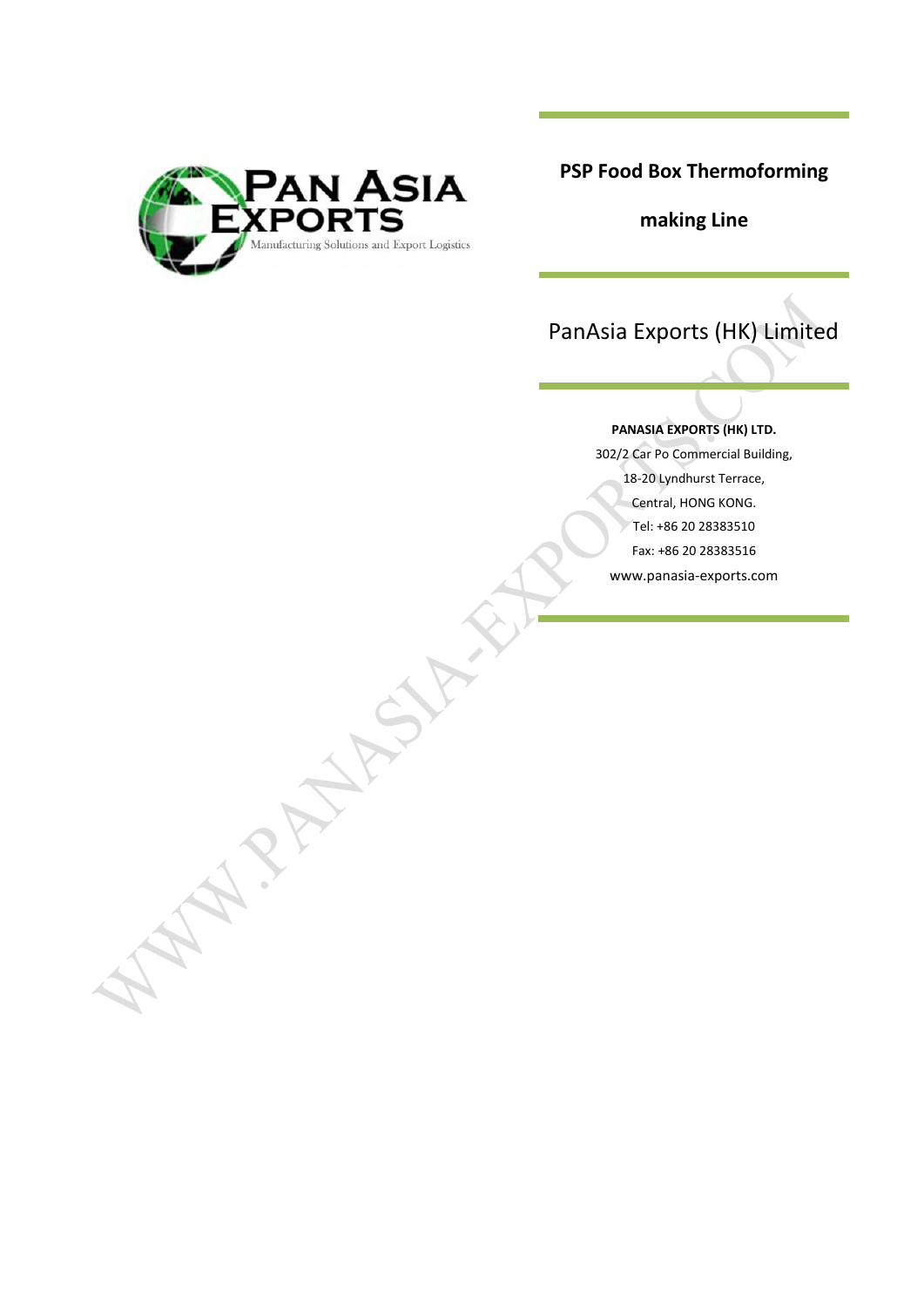|          | <b>Item</b>                    | <b>Description</b>               |
|----------|--------------------------------|----------------------------------|
|          | Sheet width                    | 500-700 mm                       |
| Page   2 | Max. Forming Area              | 600×900 mm                       |
|          | Max. Forming height            | lower die 150, force plug 140 mm |
|          | Heating power                  | 53 KW                            |
|          | Productivity effect            | 4-8 Sec./die                     |
|          | Air source                     | $0.8-1$ MPa                      |
|          | Cut-off-die. Erection space    | 640×1080mm                       |
|          | Effective punching area        | 620×900mm                        |
|          | Max. Punching height           | 150mm                            |
|          | Punching pressure              | 10~15T                           |
|          | Stacker method                 | automatically                    |
|          | Installation capacity (approx) | <b>90 KW</b>                     |
|          | Dimensions (approx)            | 14×2.2×2.1 m                     |
|          | Total weight (approx)          | 8T                               |

## **PSP Food Box Thermoforming making Line**

## **I. PSP Recycling and Pelletizer**

| <b>Item</b>                    | <b>Decription</b>          |
|--------------------------------|----------------------------|
| Screw dia                      | D=100mm(front)/180mm(back) |
| Work length of screw           | $L=1770$ mm                |
| L/D                            | $L/D=10: 1/4: 1$           |
| Rotate speed                   | max=70r/min                |
| Heating power of barrel        | 18KW (4 zones)             |
| Centre height of barrel        | 1000mm                     |
| Cooling bellows                | 1 piece                    |
| Pellets cutting machine 0.55KW | 1 set                      |
| Output                         | 50-80kg/h                  |
| Dimension                      | $10\times1.5\times1.2m$    |
|                                |                            |

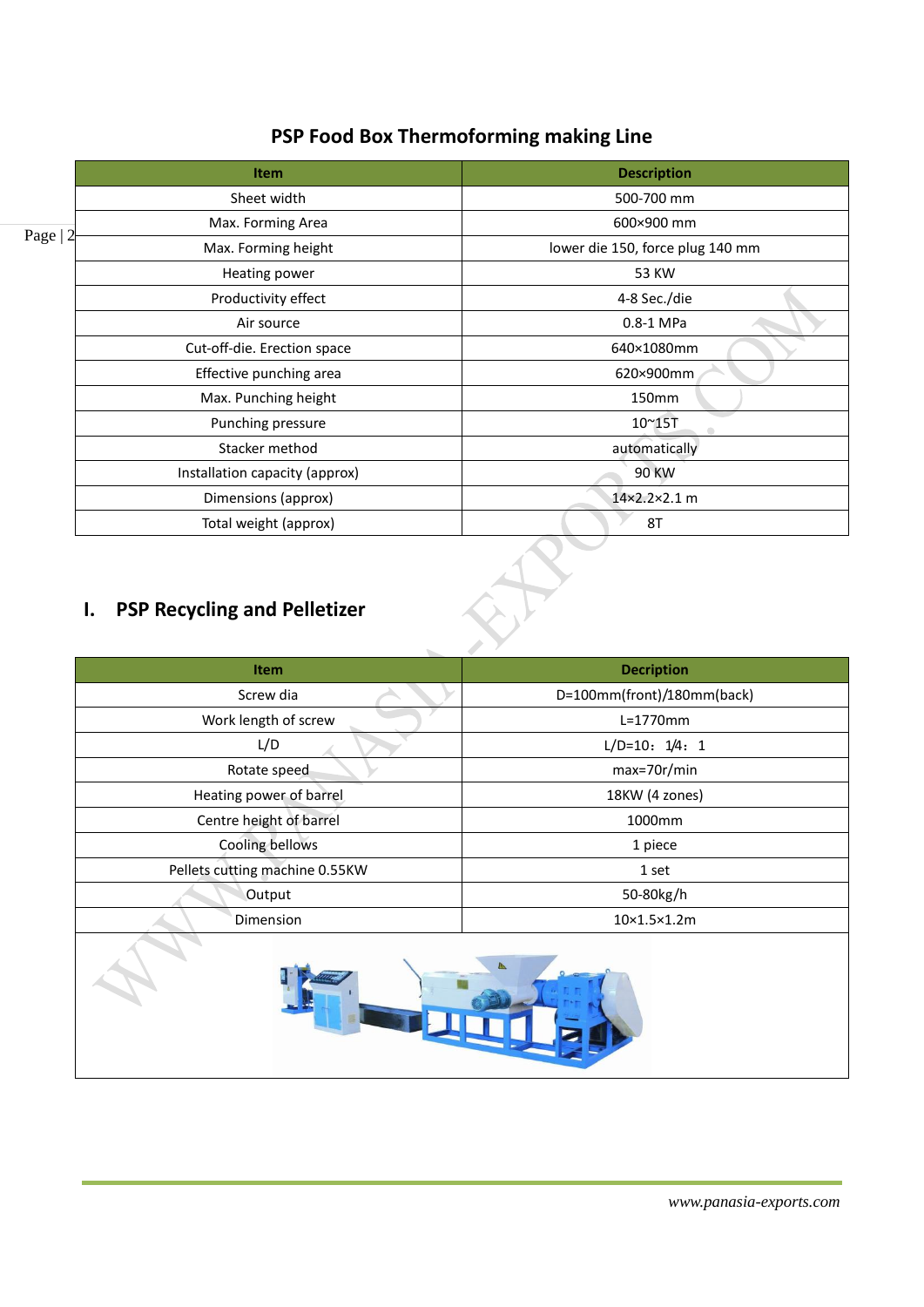## **II. Air Compressor**

| Page  <br>$\sim$<br><b>ب</b> | Pressure | 0.7Mpa                 |
|------------------------------|----------|------------------------|
|                              | Flow     | 1.0m <sup>3</sup> /min |
|                              |          |                        |

# **III. Cooling Machine**

| Compressor power       | $5HP + 5HP$           |
|------------------------|-----------------------|
| Refrigerating capacity | 25000kcal             |
| Water pump material    | stainless steel       |
| Water pump power       | 1.5kw                 |
| Flow volume            | $1.2 \text{ m}^2/h$   |
| Temperature controller | computer digital type |
| Control temperature    | 5-30°C                |

**Applement** 



## **Mixing Machine**

| <b>Item</b>      | <b>Description</b> |
|------------------|--------------------|
| Mixing capacity  | 50 <sub>kg</sub>   |
| Barrel capacity  | 140L               |
| Main screw speed | 85r/min            |
| Motor power      | 2.2kw              |

*www.panasia-exports.com*